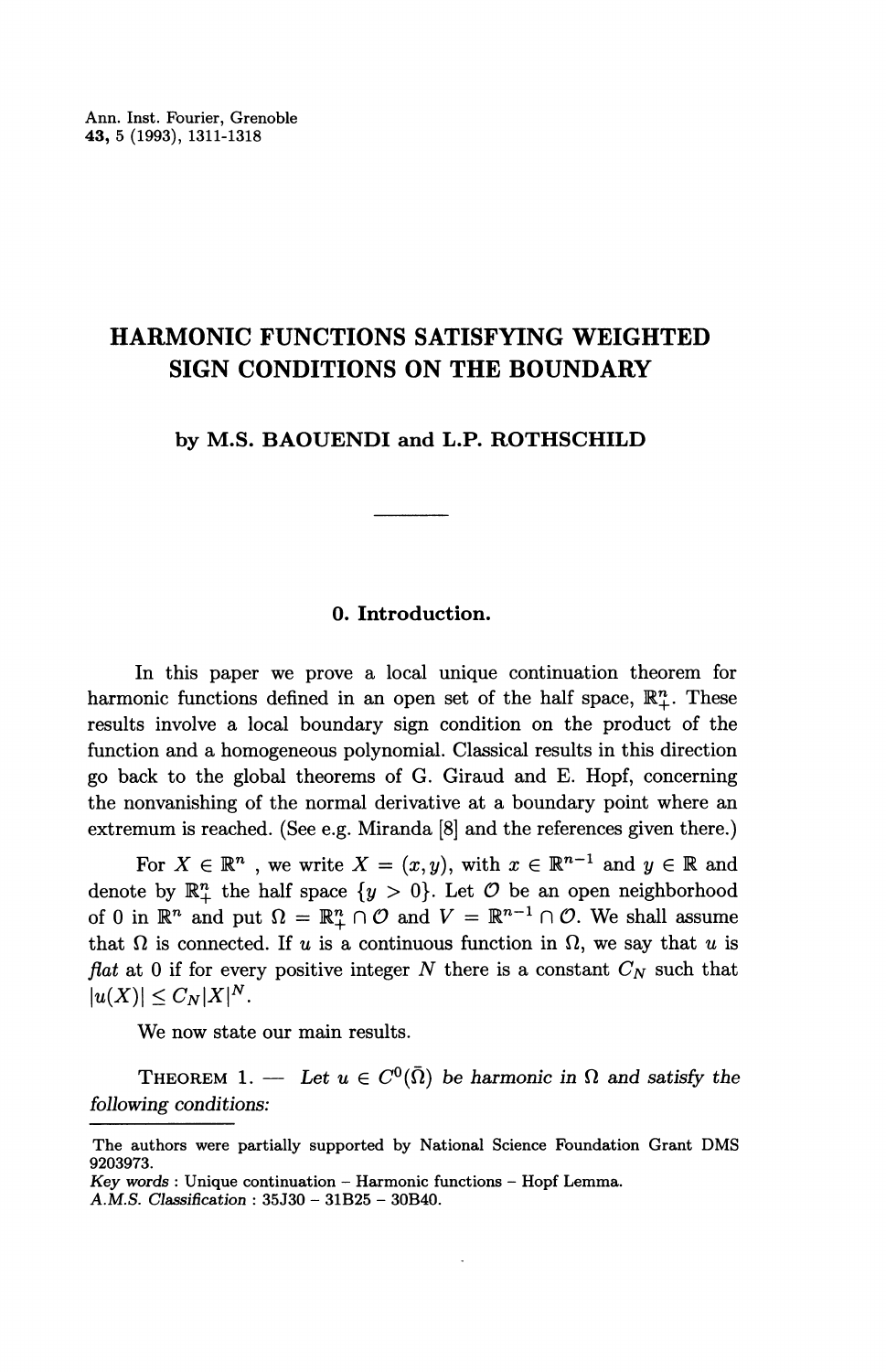- (1) There exists  $P(x)$ , a homogeneous polynomial in  $n-1$  variables such *that*  $P(x)u(x, 0) \geq 0$  for  $x \in V$ .
- (2) For every positive integer N, the function  $|x|^{-N}u(x,0)$  is integrable *inV.*
- (3) For every multi-index  $\alpha$  in n variables with  $|\alpha| \leq d$ , where d is the *degree of P(x), the function*  $y \mapsto (\partial_x^{\alpha} u)(0, y)$  *is flat at*  $y = 0$ *.*

*Then*  $u(x,0) \equiv 0$  *in a neighborhood* of 0 *in V, and hence u extends as a real analytic function in a neighborhood* of 0 in  $\mathbb{R}^n$ .

For applications, a more precise version of Theorem 1 will be useful.

THEOREM 1'. — *The conclusion of Theorem 1 still holds if condition* (3) is *replaced by the weaker condition:*

 $(3)$  $\langle y \rangle y \mapsto Q\Big(\frac{\partial}{\partial x}, \frac{\partial}{\partial y}\Big) \Big(\frac{u(x,y)}{y}\Big) \Big|_{x=0}$  is flat at  $y = 0$ , where Q is the *homogeneous polynomial of degree d in n variables satisfying*  $P(x) = |X|^{n+2d} Q\left(\frac{\partial}{\partial X}\right)\left(\frac{1}{|X|^n}\right)$ .

Note that for an arbitrary polynomial  $P(x)$  the existence of the polynomial  $Q(X)$  in condition  $(3')$  follows from Proposition 1.4 below. We now state some consequences of this theorem.

COROLLARY 1. — Let  $u \in C^{0}(\overline{\Omega})$  be harmonic in  $\Omega$  and satisfy the *following conditions:*

- (i) There exists  $P(x)$ , a homogeneous polynomial in  $n-1$  variables such *that*  $P(x)u(x, 0) \geq 0$  *for*  $x \in V$ .
- (ii) For every multi-index  $\alpha$  in n variables with  $|\alpha| \leq d$ , where d is the *degree of P(x),*  $\partial_{X}^{\alpha}u(X)$  *is flat at 0.*

*Then*  $u(X) \equiv 0$  in  $\Omega$ .

In particular, for  $n = 2$ , we have the following corollaries:

COROLLARY 2. — Assume  $n = 2$ . Let  $u \in C^0(\overline{\Omega})$  be harmonic in  $\Omega$ and flat at 0. Then  $u \equiv 0$  in  $\Omega$  if one of the following conditions holds:

- (a)  $u(x,0)$  does not change sign in V.
- (b)  $xu(x,0)$  does not change sign in V and  $y \mapsto \frac{\partial u}{\partial x}(0,y)$  is flat at  $y = 0$ .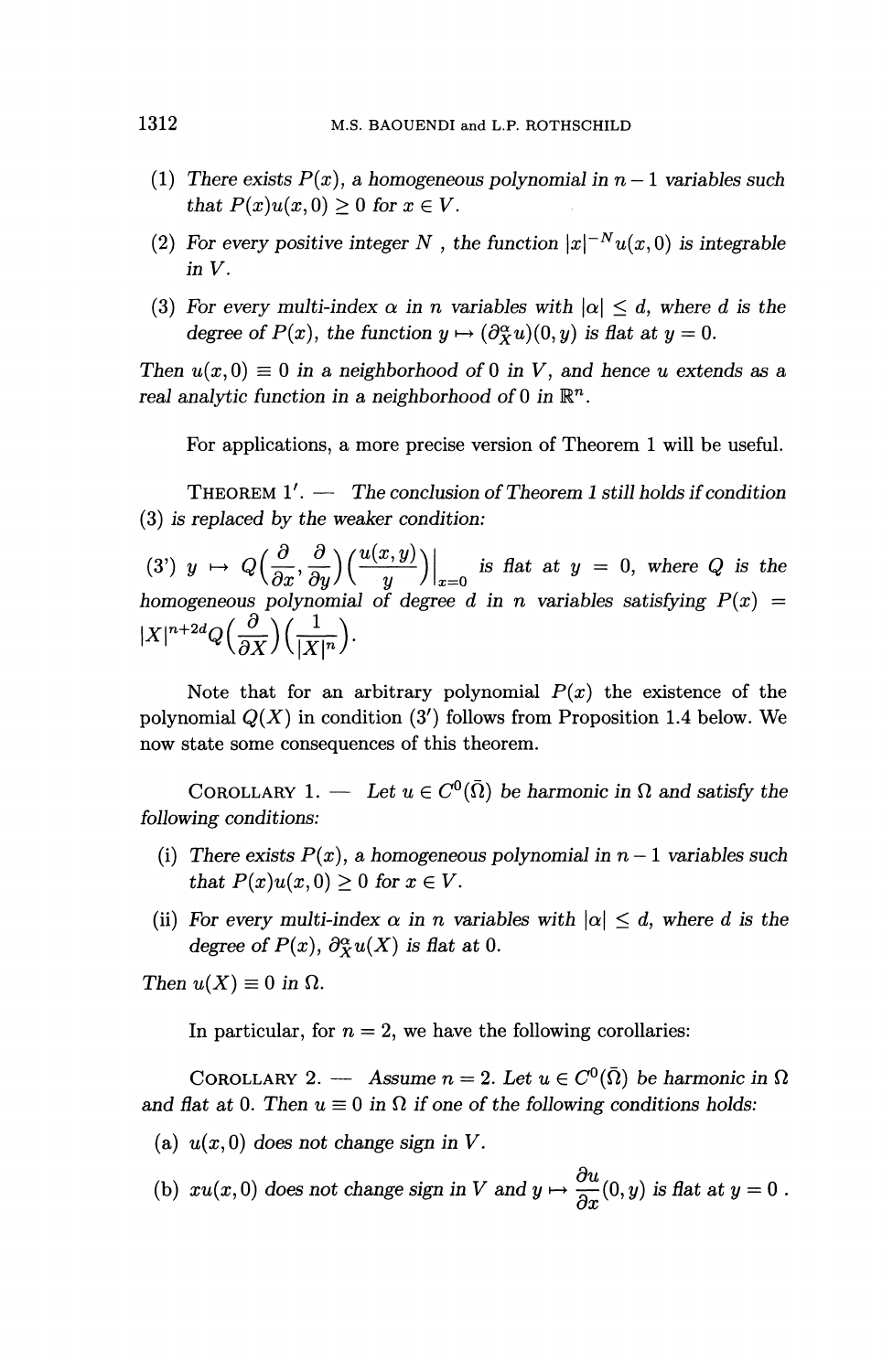(c)  $xu(x,0)$  does not change sign in V and  $y \mapsto v(0,y)$  is flat at  $y = 0$ , where  $v(x, y)$  is a harmonic conjugate of u near 0 in  $\Omega$ .

The following is an immediate consequence of Corollary 2.

COROLLARY 3. — Assume  $n = 2$ . Let h be a holomorphic function *in*  $\Omega$ *, flat at* 0. If  $u = \Re h$  is continuous in  $\overline{\Omega}$  and the function  $V \ni x \mapsto$  $u(x, 0)$  does not change sign, except perhaps at 0, then  $h \equiv 0$ .

Theorem 1 was first proved for the case  $P(x) \equiv 1$  by the authors in [5], both for open sets in the half space and also for open sets in the ball. It is likely that unique continuation results with weighted sign conditions similar to condition (1) of Theorem 1 can be found for more general open sets with analytic boundaries. Unique continuation for holomorphic functions with nonnegative real part on the boundary was given by the authors in [4], and was used to prove a generalized Schwarz reflection principle for holomorphic functions mapping the real line into a  $C<sup>1</sup>$  totally real manifold or into a real analytic set. Earlier results in this direction were obtained by the authors jointly with S. Alinhac [3], as well as by Bell-Lempert [6], Alexander [I], and Huang-Krantz [7]. We should also mention here more recent work of Alexander [2], in which the sign boundary condition for holomorphic functions is weakened in a different direction.

#### **1. Some properties of the Poisson integral in a half space.**

Let  $f(x)$  be a continuous function with compact support in  $\mathbb{R}^{n-1}$ . We denote by  $w(X) = \mathcal{P}f(X)$  the solution of the Dirichlet problem  $\Delta w = 0$ ,  $w(x,0) = f(x), x \in \mathbb{R}^{n-1}$ , given by the Poisson integral,

denote by 
$$
w(X) = \mathcal{P}f(X)
$$
 the solution of the Dirichlet problem  $\triangle w = w(x,0) = f(x), x \in \mathbb{R}^{n-1}$ , given by the Poisson integral,\n
$$
(1.1) \ w(x,y) = \mathcal{P}f(x,y) = c_n \int_{\mathbb{R}^{n-1}} \frac{y f(x')}{(y^2 + |x - x'|^2)^{n/2}} dx', \quad (x,y) \in \mathbb{R}^n_+
$$

where  $c_n = \frac{\Gamma(n/2)}{\pi^{n/2}}$  (see e.g. [10]). We start with the following proposition:

PROPOSITION 1.2. — Let  $f \in C^0(\mathbb{R}^{n-1})$ 1 ) with *compact support* and  $w(X)$  given by (1.1). Assume that for every positive integer N, and  $w(X)$  given by (1.1). Assume that for every positive integer  $N$ <sub>j</sub>  $|x|^{-N} f(x) \in L^1(\mathbb{R}^{n-1})$ . Then for every  $\alpha \in \mathbb{N}^n$ , the function  $y \mapsto \partial_X^{\alpha} w(0, y)$ *is in*  $C^{\infty}(\overline{\mathbb{R}_+})$ .

*Proof.* — For  $y > 0$ , we may differentiate (1.1) under the integral sign and then set  $x = 0$ . Then  $\partial_x^{\alpha} w(0, y)$  is a finite sum of terms of the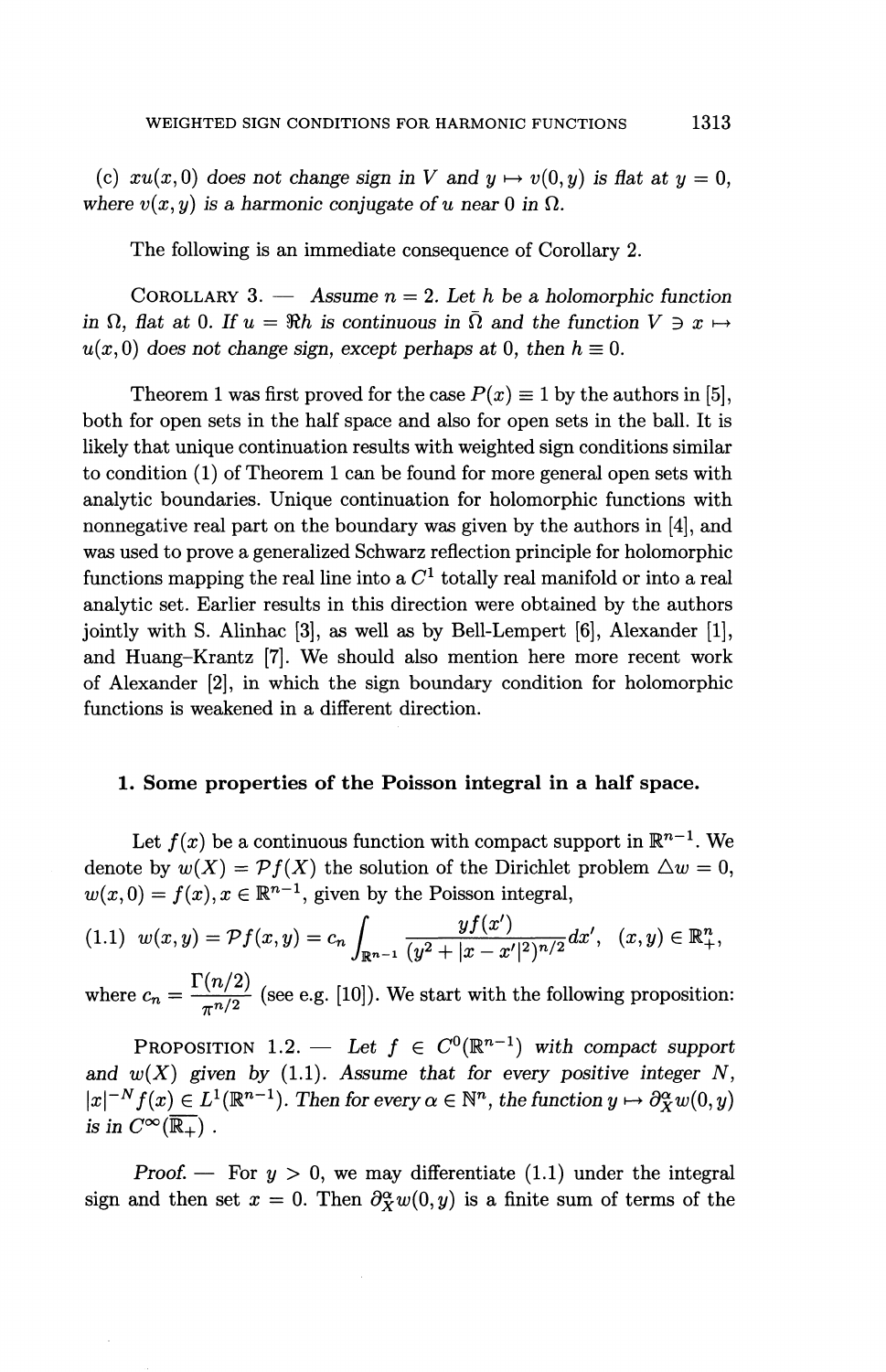form

(1.3) 
$$
\int_{\mathbb{R}^{n-1}} \frac{R(x', y) f(x')}{(y^2 + |x'|^2)^k} dx',
$$

where  $R(x', y)$  is a polynomial in *n* variables, and  $k > 1$ . Since  $|x|^{-N} f(x) \in$  $L^1(\mathbb{R}^{n-1})$  for every N, we may use the dominated convergence theorem to conclude that the function given by (1.3) is infinitely differentiable for  $y \in \mathbb{R}$ .

We shall also need the following:

PROPOSITION 1.4. — Let  $\mathcal{P}_d(\mathbb{R}^n)$  be the space of all real valued *polynomials in n variables homogeneous of degree d. Then the linear mapping*  $\Phi : \mathcal{P}_d(\mathbb{R}^n) \to \mathcal{P}_d(\mathbb{R}^n)$  given by

(1.5) 
$$
P(X) = \Phi(Q)(X) = |X|^{n+2d} Q\left(\frac{\partial}{\partial X}\right) \left(\frac{1}{|X|^n}\right),
$$

*is a vector space isomorphism.*

*Proof.* — It is easily checked that if  $Q(X) \in \mathcal{P}_d(\mathbb{R}^n)$ , then the right hand side of (1.5) is again a homogeneous polynomial of degree *d.* To prove the proposition, it suffices to show that the mapping  $\Phi$  is injective. For this, assume that  $Q \in \mathcal{P}_d(\mathbb{R}^n)$  satisfies

(1.6) 
$$
Q\left(\frac{\partial}{\partial X}\right)\left(\frac{1}{|X|^n}\right) \equiv 0, \quad X \in \mathbb{R}^n \setminus \{0\}.
$$

Let *T* be the tempered distribution on  $\mathbb{R}^n$  given by the finite part of  $\frac{1}{\mathbf{1} \times \mathbf{1} \times \mathbf{1}}$ Then its Fourier transform  $\hat{T}$  is of the form  $\hat{T} = c_1 \log |\xi| + c_2$ , where  $c_1$  and  $c_2$  are constants. (See e.g. [9].) On the other hand, from (1.6) we obtain<br>
(1.7)  $Q\left(\frac{\partial}{\partial X}\right)T = S$ ,

$$
(1.7) \tQ\left(\frac{\partial}{\partial X}\right)T = S,
$$

where *S* is a distribution in  $\mathbb{R}^n$  supported at the origin. Taking the Fourie transform of (1.7) and using the form of  $\hat{T}$  we obtain

(1.8) 
$$
Q(\xi)(c_1 \log |\xi| + c_2) = R(\xi),
$$

with  $R(\xi)$  a polynomial in n variables. Since  $c_1 \neq 0$ , (1.8) can hold only if  $Q \equiv 0$ . This completes the proof of Proposition 1.4.

PROPOSITION 1.9. — *Let f and w be as in Proposition* 1.2 *and P and Q be homogeneous polynomials of degree d related by Proposition* 1.4. *Suppose that*  $P(x, y)$  *is independent of y. Then for every integer*  $j \geq 0$  *the following holds:*

following holds:  
\n
$$
(1.10) \frac{1}{(2j)!} \partial_y^{2j} Q\left(\frac{\partial}{\partial X}\right) \left(\frac{w(X)}{y}\right) \Big|_{X=0} = (-1)^j c_n M_j \int_{\mathbb{R}^{n-1}} \frac{P(x)f(x)}{|x|^{n+2d+2j}} dx,
$$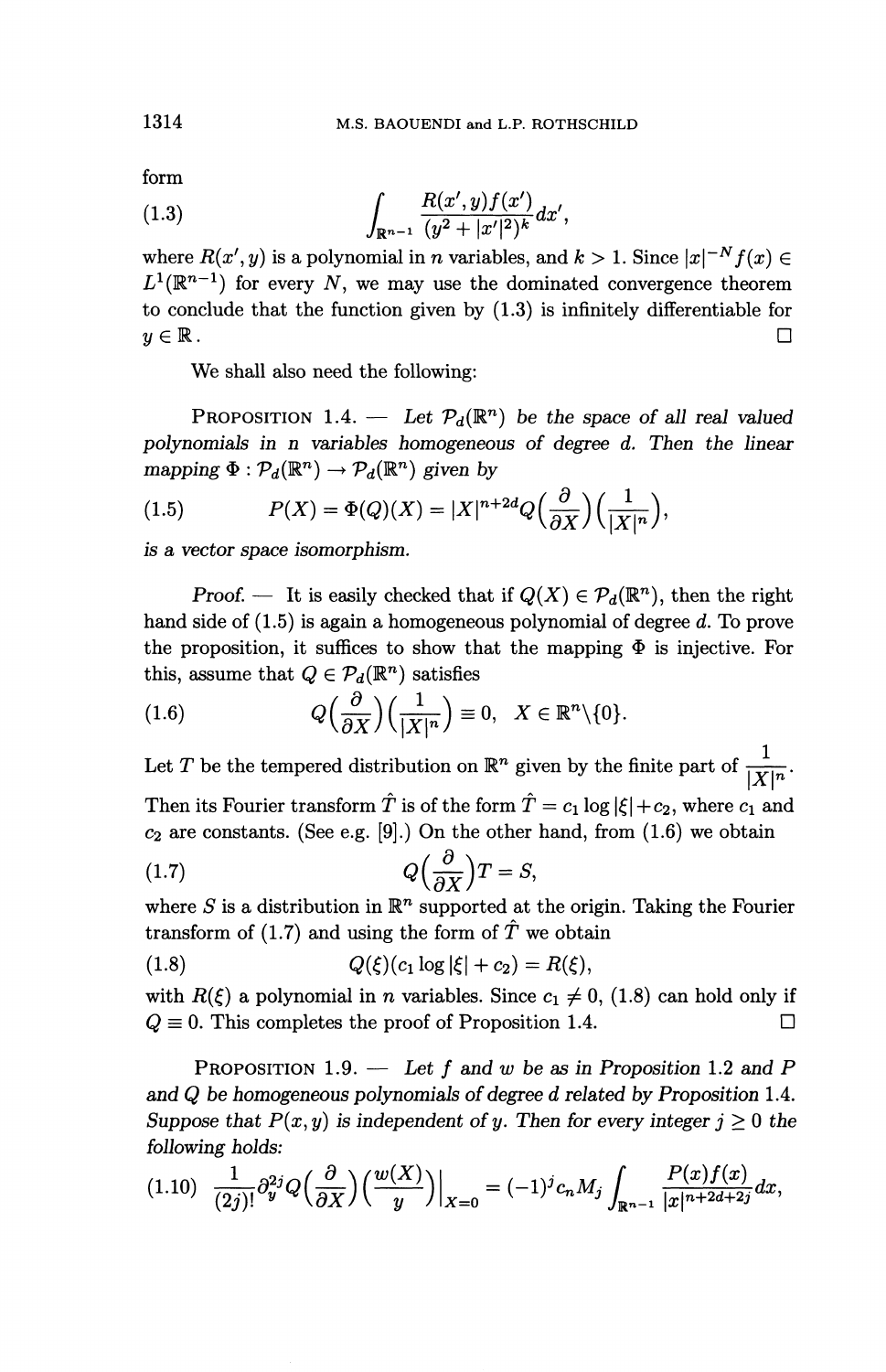with 
$$
M_j = (-1)^j \frac{(n/2 + d)(n/2 + d + 1) \dots (n/2 + d + j - 1)}{j!}
$$
.

*Proof.* — We shall apply the operator  $Q\left(\frac{\partial}{\partial X}\right)$  to both sides of (1.1) for  $X \in \mathbb{R}_{+}^{n}$ . By Proposition 1.4 and the fact that  $P(x, y)$  is independent of  $y$ , we obtain (1.11)

1.11)  
\n
$$
Q(\frac{\partial}{\partial x}, \frac{\partial}{\partial y})\left(\frac{w(x,y)}{y}\right) = c_n \int_{\mathbb{R}^n} \frac{P(x'-x)f(x')}{(y^2+|x-x'|^2)^{n/2+d}} dx', \quad (x,y) \in \mathbb{R}^n_+.
$$

Define *v(y)* by

Define 
$$
v(y)
$$
 by  
\n(1.12) 
$$
v(y) = Q\left(\frac{\partial}{\partial x}, \frac{\partial}{\partial y}\right) \left(\frac{w(x, y)}{y}\right)\Big|_{x=0}, \quad y > 0.
$$
\nBy Proposition 1.3. (a) is a result for  $y > 0$  and  $y > 0$ .

By Proposition 1.2,  $v(y)$  is smooth for  $y > 0$ , up to  $y = 0$ , hence admits a Taylor expansion at 0. We claim that for every positive integer *N* we have

(1.13) 
$$
v(y) = \sum_{j=0}^{N} a_j y^{2j} + O(|y|^{2N+2}),
$$

where the  $a_i$  are given by

(1.14) 
$$
a_j = (-1)^j c_n M_j \int_{\mathbb{R}^n} \frac{P(x) f(x)}{|x|^{n+2d+2j}} dx.
$$

Indeed, we have, for every integer  $N > 0$  and for  $k > 0$ , (1.15)  $\mathbf{1}$ 

$$
\frac{1}{(y^2+|x|^2)^k}
$$
\n
$$
= \sum_{j=0}^N (-1)^j \frac{(k)(k+1)\dots(k+j-1)}{j!} \frac{y^{2j}}{|x|^{2j+2k}}
$$
\n
$$
+ (-1)^{N+1} \frac{(k)(k+1)\dots(k+N)}{N!} \Big(\int_0^1 \frac{(1-\tau)^N}{(\tau y^2+|x|^2)^{k+N}} d\tau\Big) y^{2N+2}.
$$

By substituting (1.15) into (1.11) with x replaced by  $x - x'$  and with  $k = n/2 + d$ , we obtain the desired expansion (1.13) for  $v(y)$ , by putting

$$
x = 0
$$
, provided we show that the integral  
\n(1.16) 
$$
\int_{\mathbb{R}^{n-1}} \int_0^1 \frac{(1-\tau)^N}{(\tau y^2 + |x|^2)^{n/2 + d + N + 1}} P(x) f(x) d\tau dx
$$

is bounded independently of  $y \geq 0$ . The latter follows from the fact that the integrand in (1.16) is dominated by the function  $\left|P(x)f(x)\right|$  $|x|^{-(n+2d+2N+2)}$ , which is integrable by the assumption on f. The proof of Proposition 1.9 is complete.  $\Box$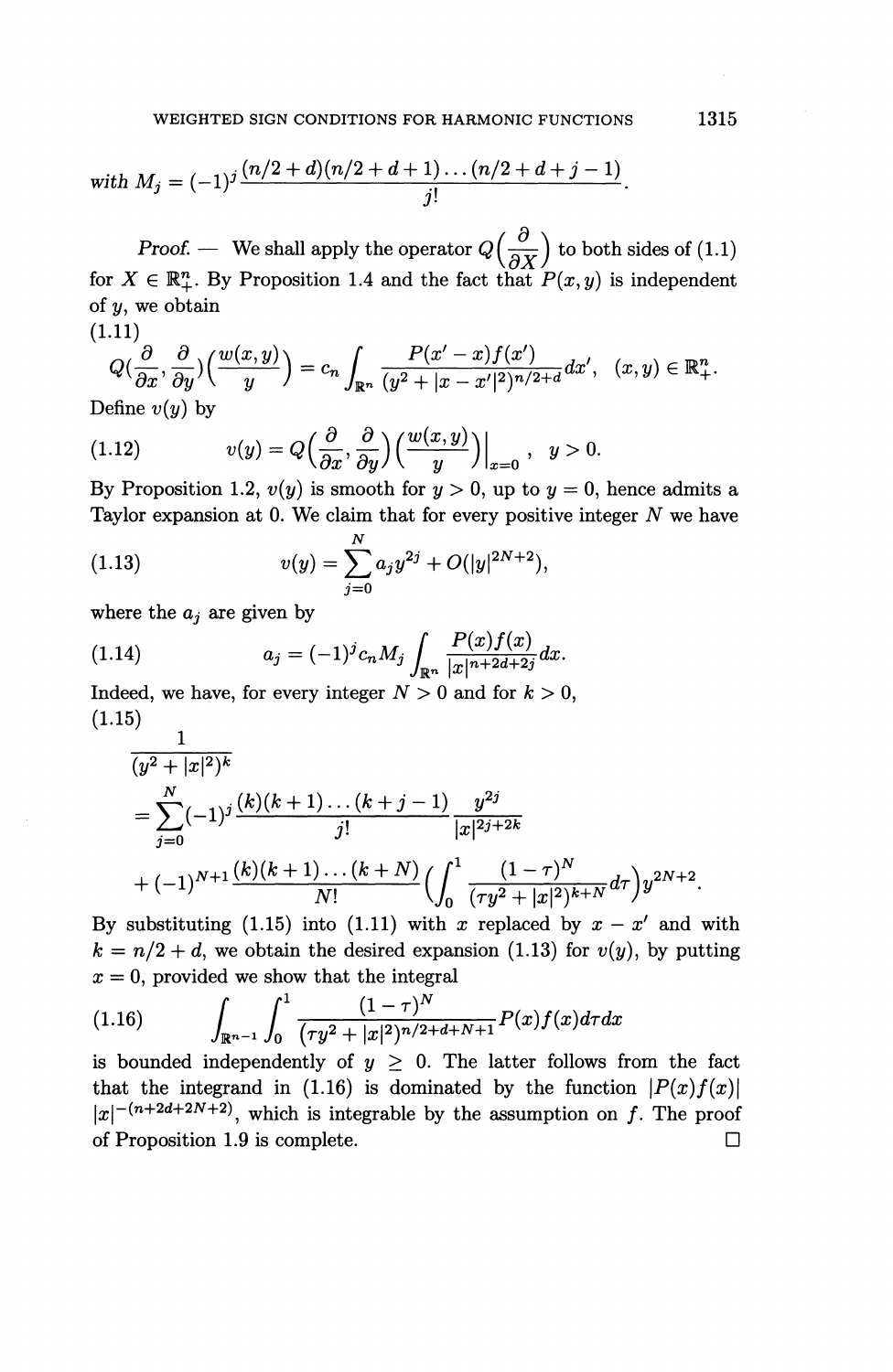## 2. Proofs of Theorem 1' and its corollaries.

Let  $\Omega$  and *V* be as in the introduction, and  $u \in C^{0}(\overline{\Omega})$  and harmonic in  $\Omega$ . Let  $\chi \in C_0^{\infty}(V)$  with  $\chi(x) \equiv 1$  near 0 and  $\chi(x) \geq 0$ , and put  $f(x) = \chi(x)u(x,0)$ . We denote by  $w(X)$  the solution of the Dirichlet problem  $\triangle w = 0$ ,  $w(x, 0) = f(x)$ ,  $x \in \mathbb{R}^{n-1}$ , given by the Poisson integral (1.1). We write

(2.1) 
$$
u(X) = (u - w)(X) + w(X), \quad X \in \Omega.
$$

Note first that the function  $u - w$  is harmonic in  $\Omega$ , continuous in  $\overline{\Omega}$  and vanishes in a neighborhood of  $0$  in  $V$ , by the choice of the cut-off function  $\chi$ . Hence by the classical local regularity of the Dirichlet problem in the real analytic setting,  $u - w$  extends to be real analytic in a neighborhood of 0 in *V.* Using also Proposition 1.2, we may conclude the following:

PROPOSITION 2.2. — Let  $u \in C^{0}(\overline{\Omega})$  be harmonic in  $\Omega$ , and assume that for every positive integer N, the function  $|x|^{-N}u(x,0)$  is integrable *in V. Then if*  $\eta > 0$  *is sufficiently small, for every*  $\alpha \in \mathbb{N}^n$ *, the function*  $y \mapsto \partial_{\mathbf{X}}^{\alpha}u(0,y)$  is in  $C^{\infty}([0,\eta]).$ 

Similarly, from Proposition 1.9 and (2.1), using again the real analyticity of  $u - w$  near the origin, we have:

PROPOSITION 2.3. — Let u be as in Proposition 2.2. If P and Q *are two homogeneous polynomials in n variables related by Proposition* 1.4 with P independent of y, there exists  $C > 0$  such that for every integer  $j \geq 0$  the following holds:  $(2.4)$ 

$$
\left|\frac{1}{(2j)!}\partial_y^{2j}Q\left(\frac{\partial}{\partial X}\right)\left(\frac{u(X)}{y}\right)\right|_{X=0}-(-1)^jc_nM_j\int_V\frac{P(x)u(x,0)}{|x|^{n+2d+2j}}dx\right|\leq C^{j+1},
$$

*with Mj as in Proposition* 1.9.

We may now complete the proof of Theorem 1. Let  $P(x)$  be the polynomial (in  $n-1$  variables) given in assumption (1) of Theorem 1. By regarding P as a polynomial in  $X = (x, y)$ , but independent of *y*, and applying Proposition 1.4, one has a unique polynomial  $Q(x, y)$ ,

homogeneous of degree *d* satisfying (1.5). Put  
\n(2.5) 
$$
g(y) = Q\left(\frac{\partial}{\partial x}, \frac{\partial}{\partial y}\right) \left(\frac{u(x, y)}{y}\right)\Big|_{x=0}
$$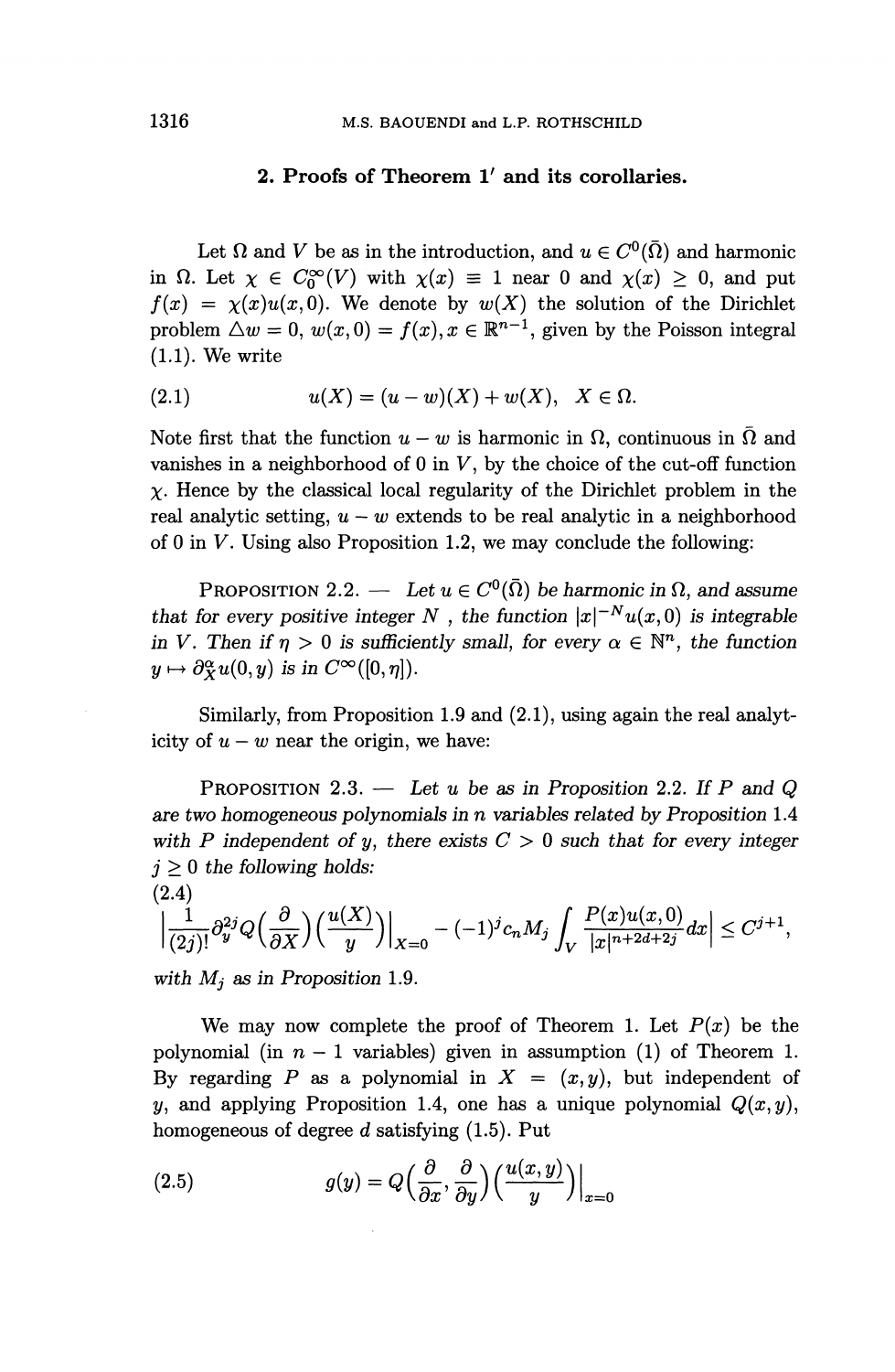By Proposition 2.2,  $g \in C^{\infty}([0,\eta])$  for  $\eta>0$  and sufficiently small. Since by assumption (3') of Theorem 1',  $g(y)$  is flat at 0, all its derivatives must vanish at 0. Hence we conclude from Proposition 2.3, noting that  $M_i \geq 1$ ,

(2.6) 
$$
c_n \int_V \frac{P(x)u(x,0)}{|x|^{n+2d+2j}} dx \leq C^{j+1}.
$$

As in [5], we reason now by contradiction. If  $u(x,0)$  does not vanish in any neighborhood of 0, then since  $P(x)u(x,0) > 0$  by assumption (1) of Theorem 1, for every positive  $\epsilon$  sufficiently small we would have

(2.7) 
$$
\int_{|x|<\epsilon} P(x)u(x,0)dx>0.
$$

On the other hand it follows from (2.6) that we have for every  $\epsilon > 0$ sufficiently small

$$
(2.8) \qquad \qquad \frac{c_n}{\epsilon^{n+2d+2j}}\int_{|x|<\epsilon} P(x)u(x,0)dx \leq C^{j+1}, \quad j\geq 0.
$$

Taking the *j*th root of both sides of  $(2.8)$ , making use of  $(2.7)$ , and letting *j* go to infinity we obtain  $1 \leq C\epsilon^2$ . Since  $\epsilon$  can be taken arbitrarily small, we reach a contradiction, which proves the vanishing of  $u(x,0)$  in a neighborhood of 0 in  $\mathbb{R}^{n-1}$ . The real analyticity of *u* in a neighborhood of  $\mathbb{R}^n$  then follows from the classical real analyticity up to the boundary of the Dirichlet problem. This completes the proof of Theorem  $1'$ .  $\Box$ 

*Proof of Theorem 1. —* We note that Proposition 1.4 guarantees the existence of the polynomial  $Q(X)$  of condition  $(3')$  of Theorem 1'. It is then clear that (3') implies (3); hence Theorem 1 follows from Theorem 1'.  $\Box$ 

*Proof of Corollary 1.* — It is not hard to see that conditions (i) and (ii) of the corollary imply conditions  $(1)$ ,  $(2)$ ,  $(3)$  of Theorem 1. Therefore, by applying the theorem, we conclude that  $u(x, 0)$  vanishes in a neighborhood of 0 in  $V$ , and hence  $u$  extends to be real analytic in a neighborhood of 0. This, together with the flatness of  $u$ , i.e. condition (ii), implies that u must vanish identically in the connected set  $\Omega$ .

*Proof of Corollary 2.*

(a) Take  $P(X) = Q(X) = \pm 1$  and apply Corollary 1 to *u*.

(b) Take  $P(X) = \pm x$  and hence  $Q(X) = \mp x/2$  in Theorem 1' to conclude that  $u(x, 0) \equiv 0$  for x in a neighborhood of 0. The desired conclusion then follows from the flatness of *u* as in the proof of Corollary 1.

(c) Take  $P(X) = \pm x$  and hence  $Q(X) = \mp x/2$ . In order to apply Theorem  $Q^{\prime}$ , we must show that  $\frac{\partial u}{\partial x}(0, y)$  is flat at  $y = 0$ . If *v* is a harmonic conjugate